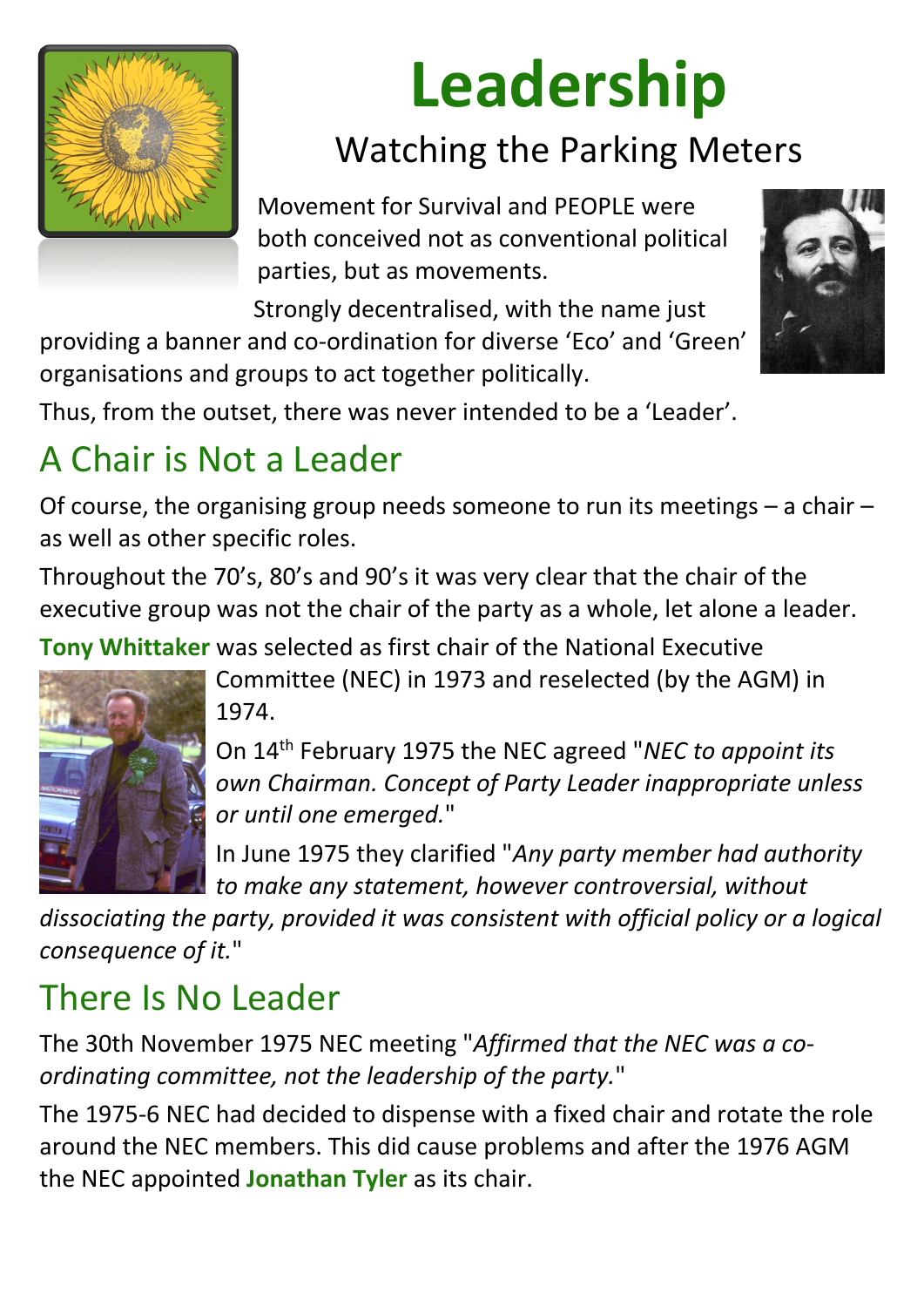

At the 1977 AGM a formal written constitution was adopted. The word 'leader' does not appear in the text. Tyler continued as chair of the NEC until 1979 when his maximum 3 years on the NEC was up and **Jonathon Porritt** became chair.



The question of a party leader was first formally debated at conference in 1979 and was rejected by 95 to 92 votes – well short of the  $2/3^{rd}$  majority needed to adopt it.



This year's National Executive Committee, the body to which the candidates above aspire. Standing (left to right): Ron Andrews, Steve Lambert (London rep), David Taylor (South West rep), John Foster (North West rep), Jonathon Porritt (Vice Chairman), John Davenport, Peter Draper (South Last rep), John Poster (North West rep), Jonathon Porritt (Vice<br>Keith Bushworth (Yorks and Humberride cont East rep), Peter Sizer (Treasurer), David Fleming (Press Officer), M Keith Rushworth (Yorks and Humberside rep), Gundula Dorey, Sally Willington (National Secretary), Bottom row: Jeremy Fault (Policy Co-ordinator), Jonathan Tyler (Chairman), Teddy Goldsmith. Absent from picture: Leslie Spoor, Biff Vernon, John Luck, John Wareing.

## Centralise//Devolve – Pragmatism//Principles

The continuing tensions between the centralists and decentralists through the 1980s saw repeated attempts to treat various figures as the de-facto party

#### leader.

Sometimes it was an individual seeking self-aggrandisement acting as if he (usually he) were Leader, sometimes it was factions within the membership seeking to modernise and be more media and voter friendly, and sometimes it was external pressure for a simple identifiable spokesperson.

Always there was push-back from the soul of the party.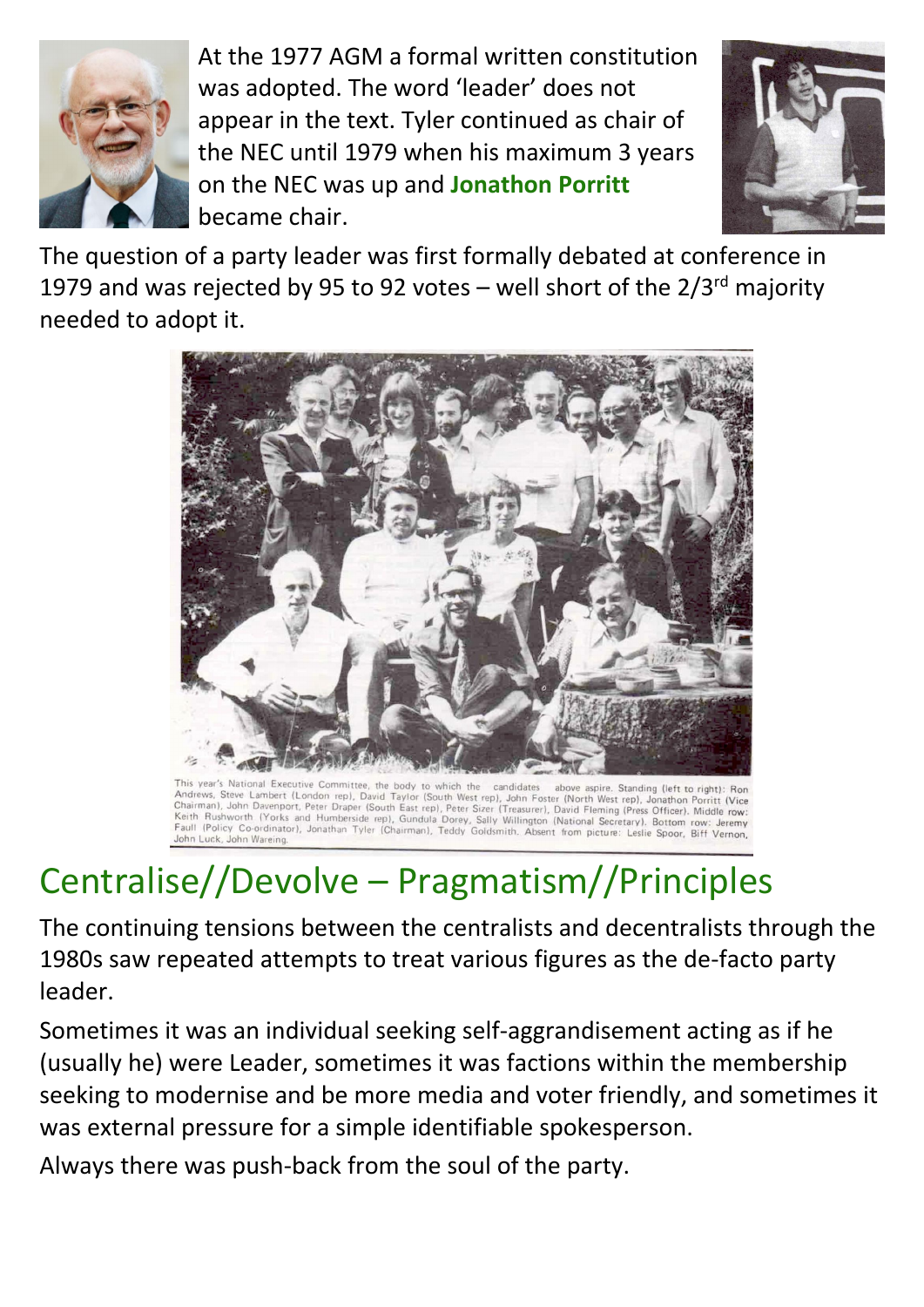In 1982 it was decided that the National Council (as the NEC had become) should have three co-chairs, explicitly to prevent the Chair acting as de-facto Leader.

In 1983 the decentralist tendency managed to expunge the word 'national' from the constitution, renaming the NC as Ecology Party Council.

#### Speakers Are Not Leaders

Since 1975 when the NEC decreed "*Party Spokesmen [sic]: each occasion to be allocated as it arose by the NEC*", Spokespeople on particular areas of policy were appointed by the Council as required.

In 1986 the centralists scored a win when they introduced the concept of "Principal Speakers" elected annually by conference. Initially there were six joint principle speakers as the public face of the party. The council continued with 3 co-chairs.

#### Or Are They?

There matters rested until 1991 and the controversial introduction of the Green 2000 modernising constitution.

The debates around this ripped the party apart and arguably contributed to the failure to capitalise on the 1989-90 membership surge.

Green 2000 reduced the number of Principal Speakers to two – one male, one female – and reintroduced a single chair of the executive body

Sara Parkin was Chair, and Richard Lawson and Jean Lambert the PS's

#### The Law Says Thou Shalt have a Leader

And there matters rested until the turn of the century. Green 2000 failed to produce the promised electoral success, but there was little appetite in the party for further constitutional wrangling.

In the constitution, the Philosophical Basis still said:

*PB443 We seek a society in which people are empowered and involved in making the decisions which affect them. We reject the hierarchical structure of leaders and followers, and instead advocate participatory politics. For this reason the Green Party does not have an individual leader.*

The 1998 Representation of the People Act introduced the requirement for political parties to be registered with the Party name and the name of the "Leader" in order to be recognised in elections.